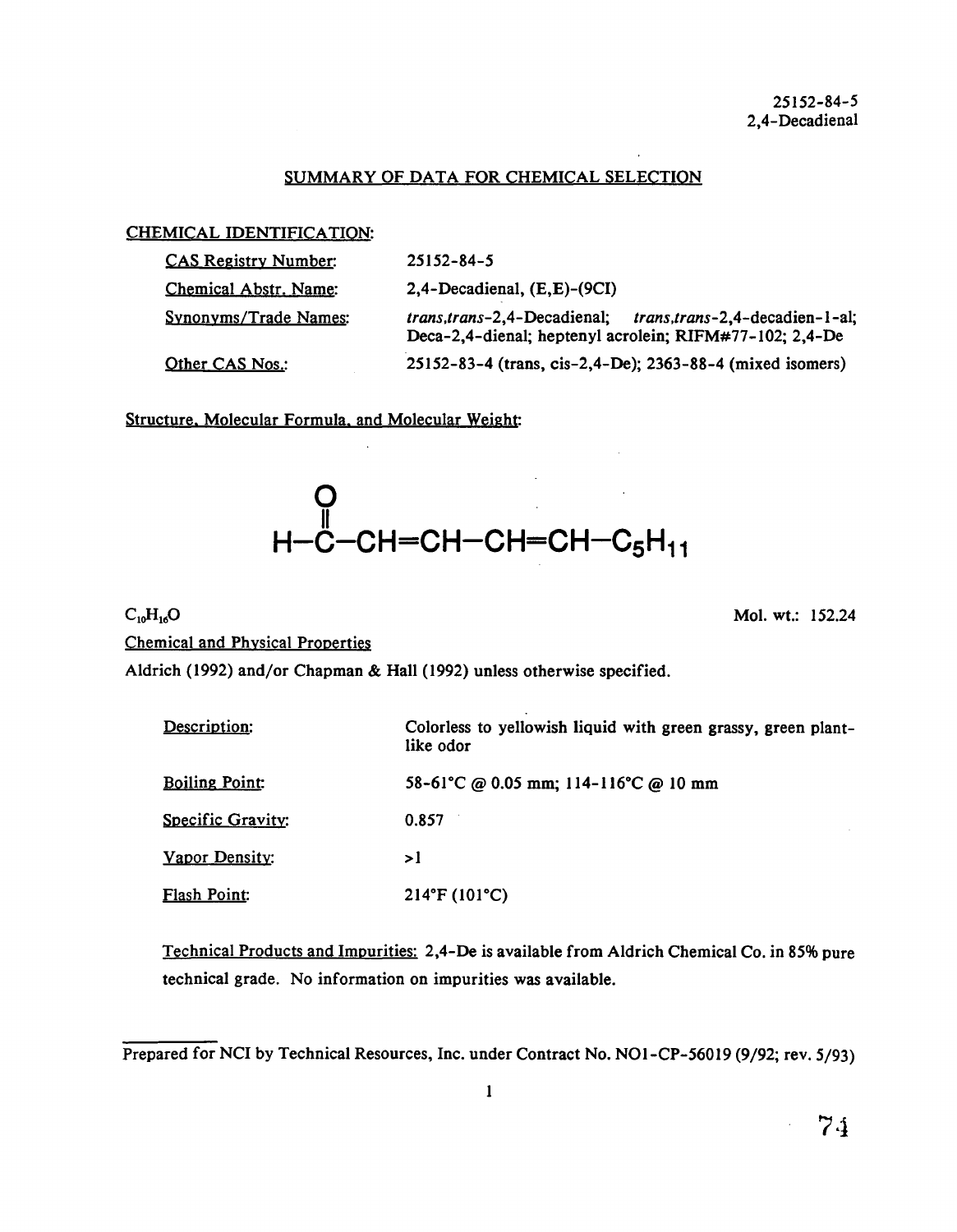25152-84-5 2,4-Decadienal

#### BASIS OF NOMINATION OF THE CSWG

Ý

Dienaldehydes occur in a variety of foods and food components and are used as food additive/ flavoring agents, for the most part in small concentrations. There is an overall lack of data generated from testing of dienals for either carcinogenicity or mutagenicity and a lack of evidence specifically relating exposures to cancer in humans. Therefore, testing of these two representative dienaldehydes would help mitigate the data gap. It is especially significant, in addition, that they are known to be lipid peroxidation products found in numerous meat, vegetable and fish oils. Polyunsaturated oils, according to Snyder *et al.* (1985), are especially susceptible to oxidation on aging during storage. These auto-oxidation products have been implicated in the development of off or tainted flavor. More importantly, several researchers have implied there could be a link between exposures to lipid peroxidation products in the diet and the development of human cancers. Lipid hydroperoxides have been shown to give rise to low intracellular levels of  $\alpha$ , $\beta$ -unsaturated aldehydes, including 2,4-Hx and 2,4-De, known to be reactive with DNA (Frankel *et al.,* 1987). Ingested lipid oxidation products and oxidized fats have been reported to cause increased excretion of mutagens, cellular injury to liver and kidneys, increased cell proliferation in the gastro-intestinal tract, and other non-specific tissue injury and irritation effects resulting from induced oxidative stress. Further investigation to gain greater insight into the possible role of consumed oxidized oils in gastro-intestinal carcinogenesis including the effects of oral intake of different doses of various biologically active compounds present in heated oils, effects of oxidative stress induced by chronic consumption of repeatedly heated oils, as well as interactions with other modulating dietary factors, including both macro- and micro-nutrients has been called for by Hageman *et al.* (1991).

Prepared for NCI by Technical Resources, Inc. under Contract No. NOl-CP-56019 (9/92; rev. 5/93)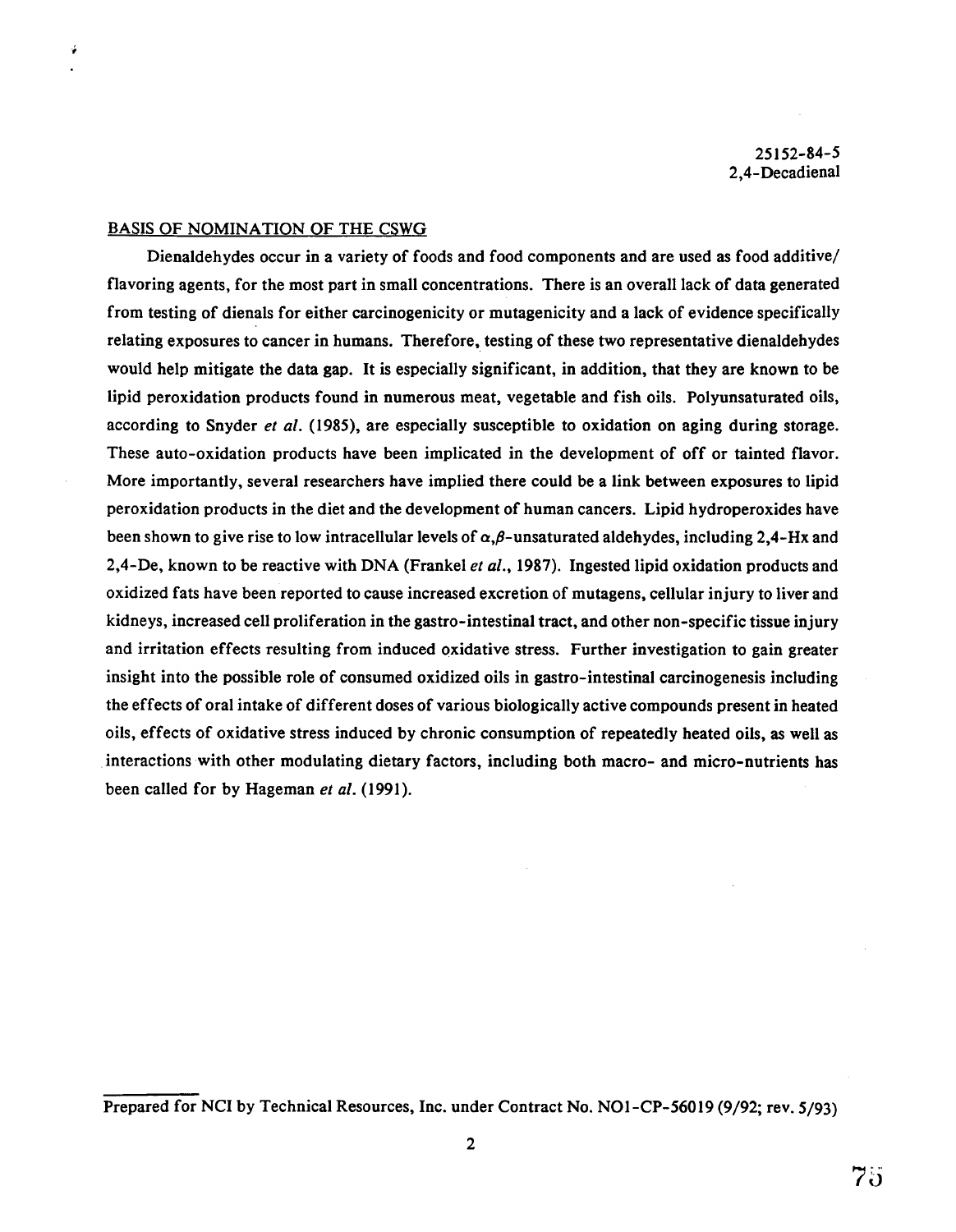25152-84-5 2,4-Decadienal

#### **SELECTION STATUS**

#### ACTION BY CSWG: 9/18/92

Studies Recommended: Full evaluation (short term, preliminary screening, metabolism and distribution, as well as carcinogenicity) as a matched pair with 2,4-hexadienal.

## Priority: High

Comments: Dr. Poirier wrote, "Although commercial production and exposure seem very limited, their formation in the oxidation of unsaturated fats both *in vivo* and in commercial products is extensive. While both compounds appear to be inactive in most standard mutagenicity prescreens, both show signs of mutagenic activity in the odd test...." 2,4-Decadienal forms a glutathione adduct when incubated *in vitro* with GSH transferase. The feeling was that both 2,4-decadienal and 2,4hexadienal should be tested because they might behave quite differently.

Prepared for NCI by Technical Resources, Inc. under Contract No. NOl-CP-56019 (9/92; rev. 5/93)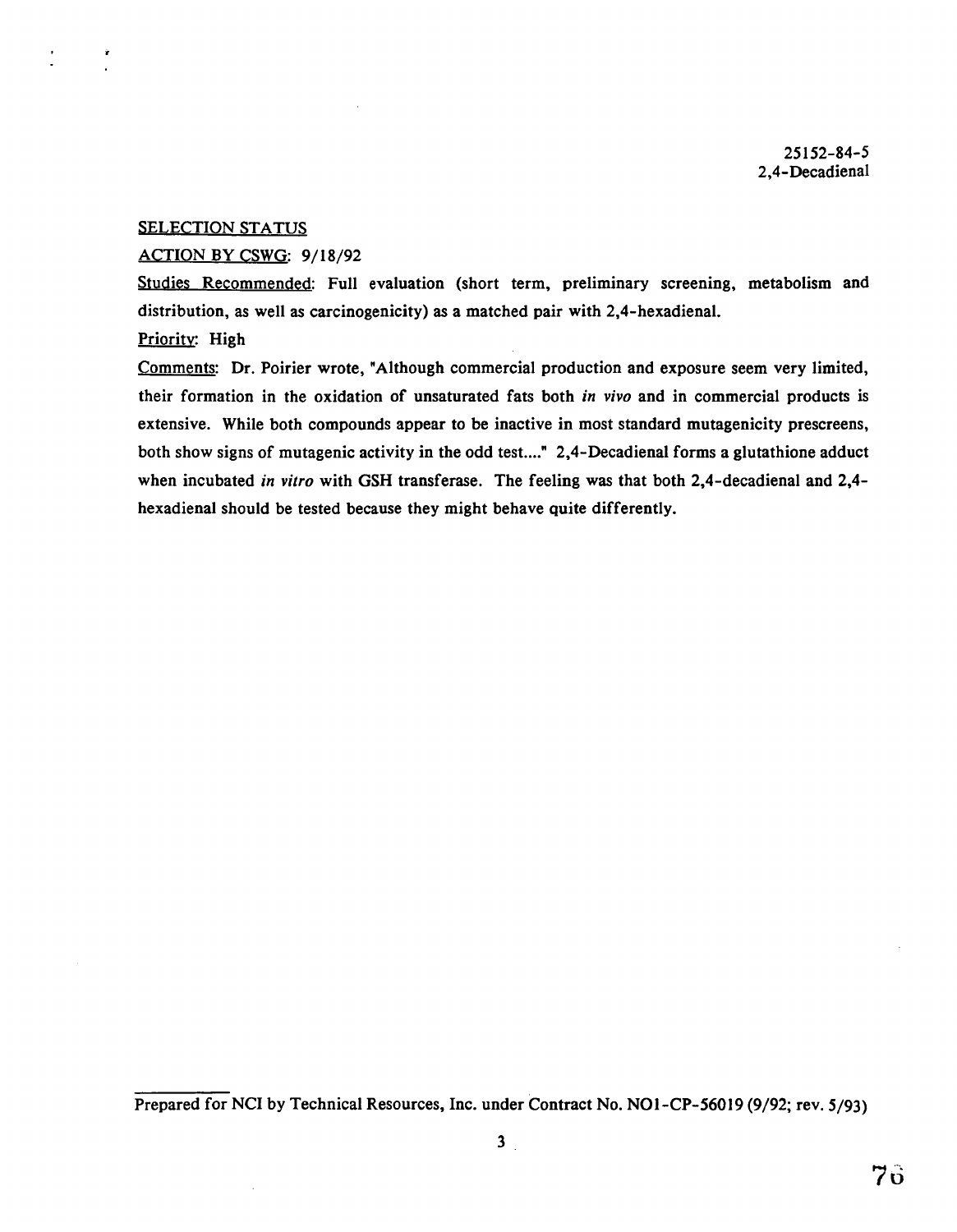### EXPOSURE INFORMATION

#### Commercial Availability

Production and Producers: 2,4-De is produced by the condensation of hexaldehyde with crotonaldehyde (Opdyke, 1979). It is also produced as a flavor volatile component by the oxidation of linoleic acid (Chapman & Hall, 1992).

The FDA's Priority-based Assessment of Food Additives database (PAFA) contains the following data reported on food additive/flavoring agent manufacture and use of 2,4-De: market disappearance rate of 80 lb/yr for the survey year, 1987 (FDA, 1992). Up to 1,000 lb per year has been reported to be produced for use in fragrances, according to Opdyke (1979). It is a commercial product offered for sale in several companies' catalogs including Alfa Products, Aldrich Chemical Co., American Tokyo Kasei, Fluka Chemical, Janssen Chimca and Lancaster Synthesis. According to the Aldrich catalog, it is available from this company in research quantities only.

- Use Pattern: 2,4-De is used as a synthetic flavoring and fragrance material (Opdyke, 1979; Chapman & Hall, 1992). It has also been evaluated as a corrosion inhibitor for steel in oil field operations (Growcock *et al.,* 1989).
- Human Exposure: Low level human exposure to 2,4-De is virtually universal through the food chain, based on the scores of foods and food products that contain this compound either naturally or as a food additive/flavoring agent. Feron *et al.* (1991) reported that 2,4-De has been identified in 80 foods with the highest concentration (500 ppm) detected in the oil of tangerine peel. 2,4-De is present in oxidized, heated or cooked edible animal and vegetable fats and oils, including heated and off-flavor or rancid butter. 2,4-De development in canned goods, such as canned asparagus and canned meat products, has also been related to odor and spoilage.

Prepared for NCI by Technical Resources, Inc. under Contract No. NOl-CP-56019 (9/92; rev. 5/93)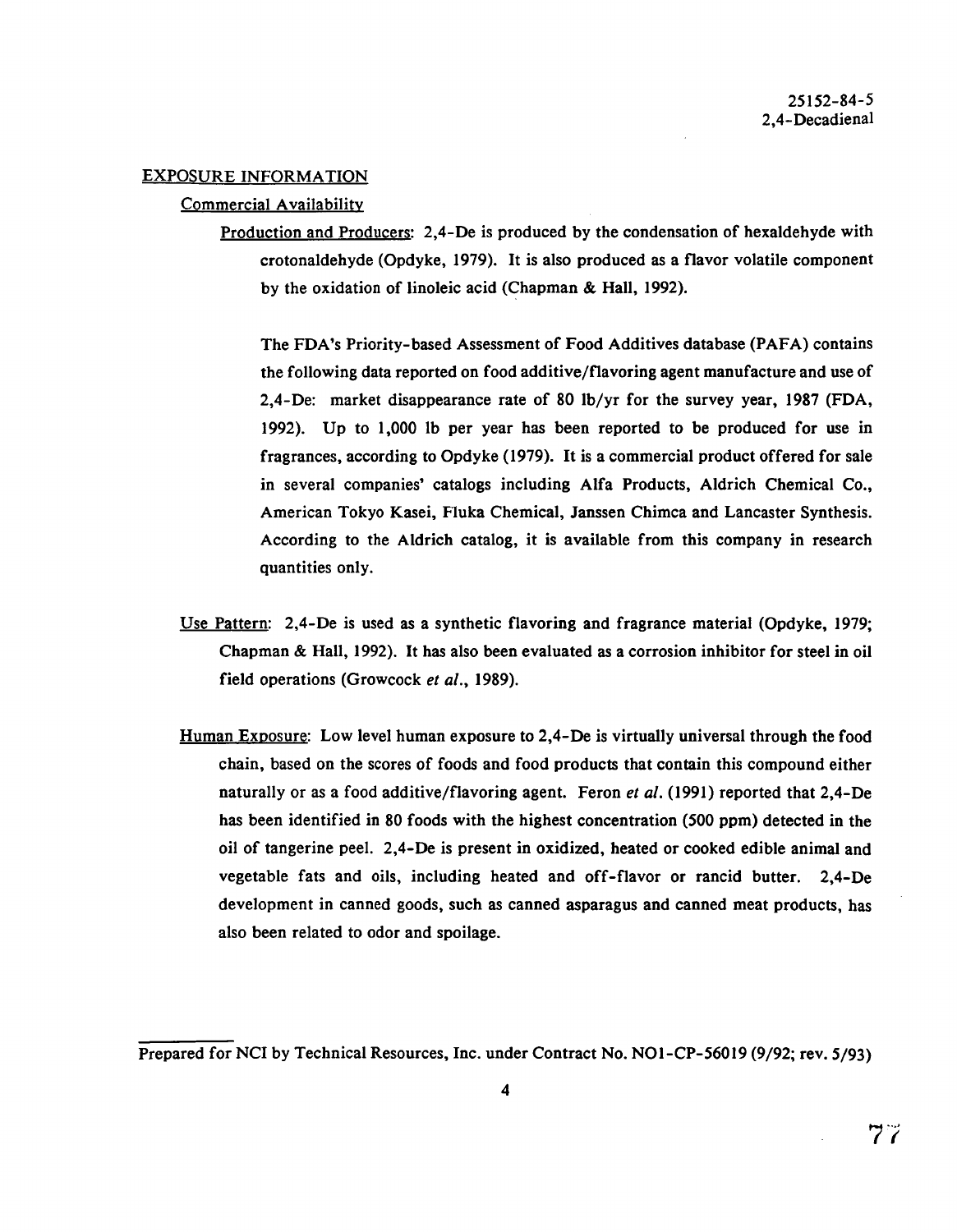Environmental Occurrence: 2,4-De is a secondary degradative product from 9 hydroperoxylinoleic acid by oxidative deterioration of the polyunsaturated fatty acid, linoleic acid. Katsuki *et al.* (1987) reported this compound to be one of 3 predominating of the 12 identified oxidation products of linoleic acid, along with pentane and hexanal. It has been identified in scores of food substances including fruit, vegetable and meat products, and processed foods - among them, mushrooms, salted and pickled prunes, and frozen strawberries.

2,4-De has been reported by numerous researchers to be one of the most important flavor components in vegetable oils and one which generally increases with storage and aging. Snyder *et al.* (1985) and others list 2.4-De as a component of canola, corn, cottonseed, olive, peanut, safflower, soybean and sunflower oils. It is often associated with nonhydrogenated, oxidized, heated or cooked vegetable oils and some meat-derived fats and oils as well, including warmed-over beef flavor volatiles, uncured pork, cooked beef, lamb and chicken, stored ground beef patties, and turkey breakfast sausage. The oxidation of unsaturated fatty acids yields carbonyl compounds which contribute significantly to the flavor of uncured but not cured meat according to Ramarthnam *et al.* (1991). They reported a concentration of  $0.69 \pm 0.16$  mg/kg of 2,4-De in uncured pork but it was not detected in cured pork. 2,4-De is also a flavor volatile identified in heated or cooked butter oil and stored butter with an off or tainted flavor and in both peanut butter and, especially, rancid peanut butter.

2,4-De has been described by Tokarska *et al.* (1986) as one of the most important components of canola and other oils. These researchers studied storage stability of canola oil with and without the addition of antioxidants. They reported the following observations:

• 2,4-De was not found in fresh oil samples used as controls but reached> 17 ppm concentrations in 16 weeks of storage.

Prepared for NCI by Technical Resources, Inc. under Contract No. NOl-CP-56019 (9/92; rev. 5/93)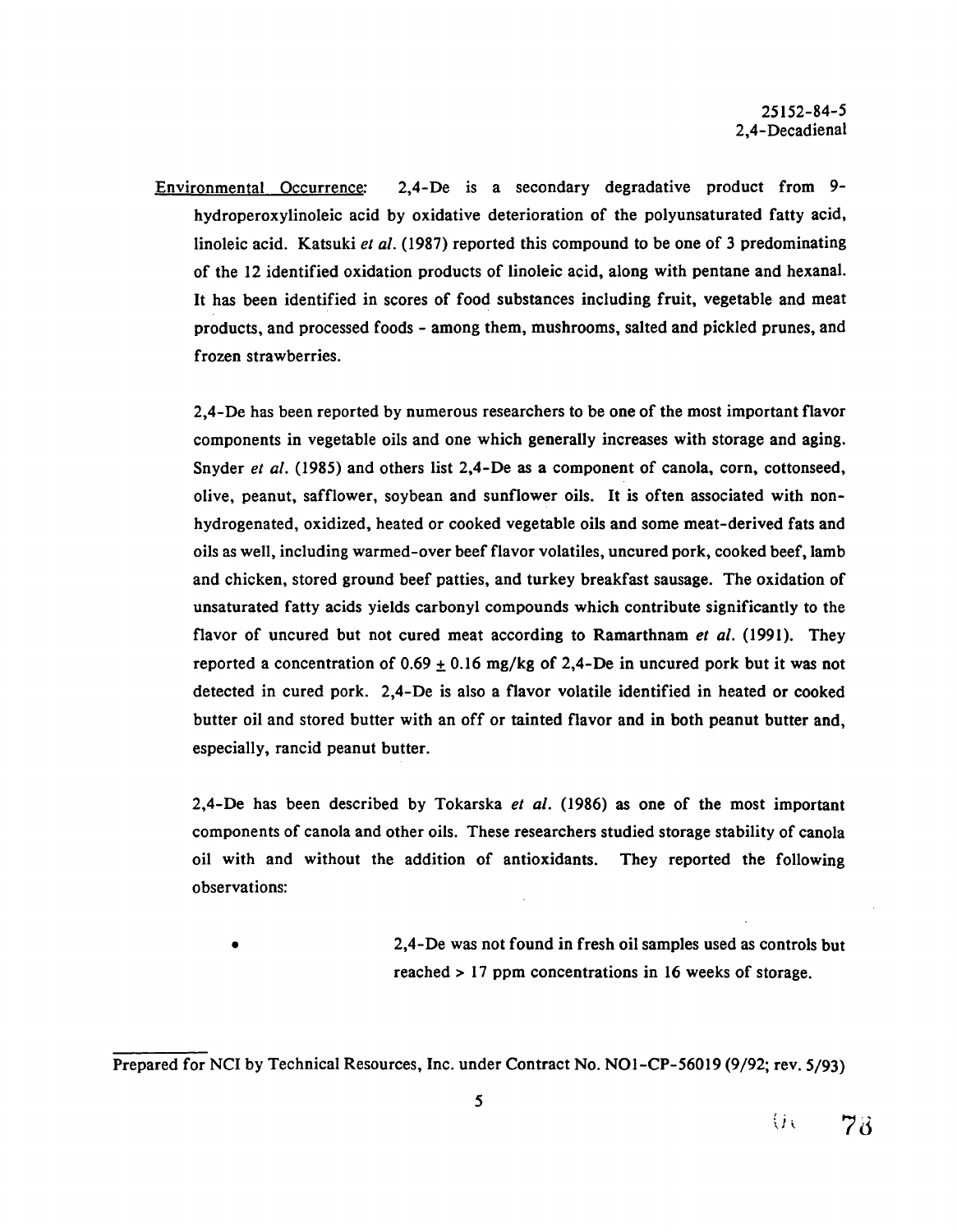• Rapid, greater than 10 fold increases of 2,4-De were seen in oil stored for 16 weeks in clear glass bottles both without added antioxidant and with addition of BHT/BRA/citric acid even at maximum allowable concentration (in Canada) of 200 ppm.

• Addition of 200 ppm t-butylhydroquinone (TBHQ) as antioxidant effectively retarded 2,4-De formation (increases were only in the 1.7-3.5 ppm range) and retarded oxidative changes even at a 100 ppm level.

Storage in amber bottles helped deter degradative changes during the first 12 weeks of storage after which the occurrence of off-flavor volatiles began to increase more markedly.

Raghavan *et al.* {1989) determined that levels of t,t-2,4-De in unhydrogenated soybean oil as well as aged processed soybean and corn oils correlated with flavor panel scores as indicators of flavor quality and recommended the use of headspace analysis of 2,4-De as an important tool for the food industry in determining flavor quality of these oils.

In addition, this compound has been identified in fish oils, including oxidized menhaden oil, and in mussels. It is in the essential oil of brown algae and *Patrina scarba* (a traditional Chinese drug), dried and stored Japanese piled tea, Indian black teas, roasted Colombian coffee beans, ginseng oil, and the essential oils of gentian and cinchona bark used in the production of liqueurs. It is an aroma volatile which has been associated with the off flavor of packaged, stored green tea; but analog, 2,4-heptadienal, was found to be more typical of green tea. 2,4-De has been identified in the flavor volatiles of tonka beans, which are regulated against use in foods.

Prepared for NCI by Technical Resources, Inc. under Contract No. NOl-CP-56019 (9/92; rev. 5/93)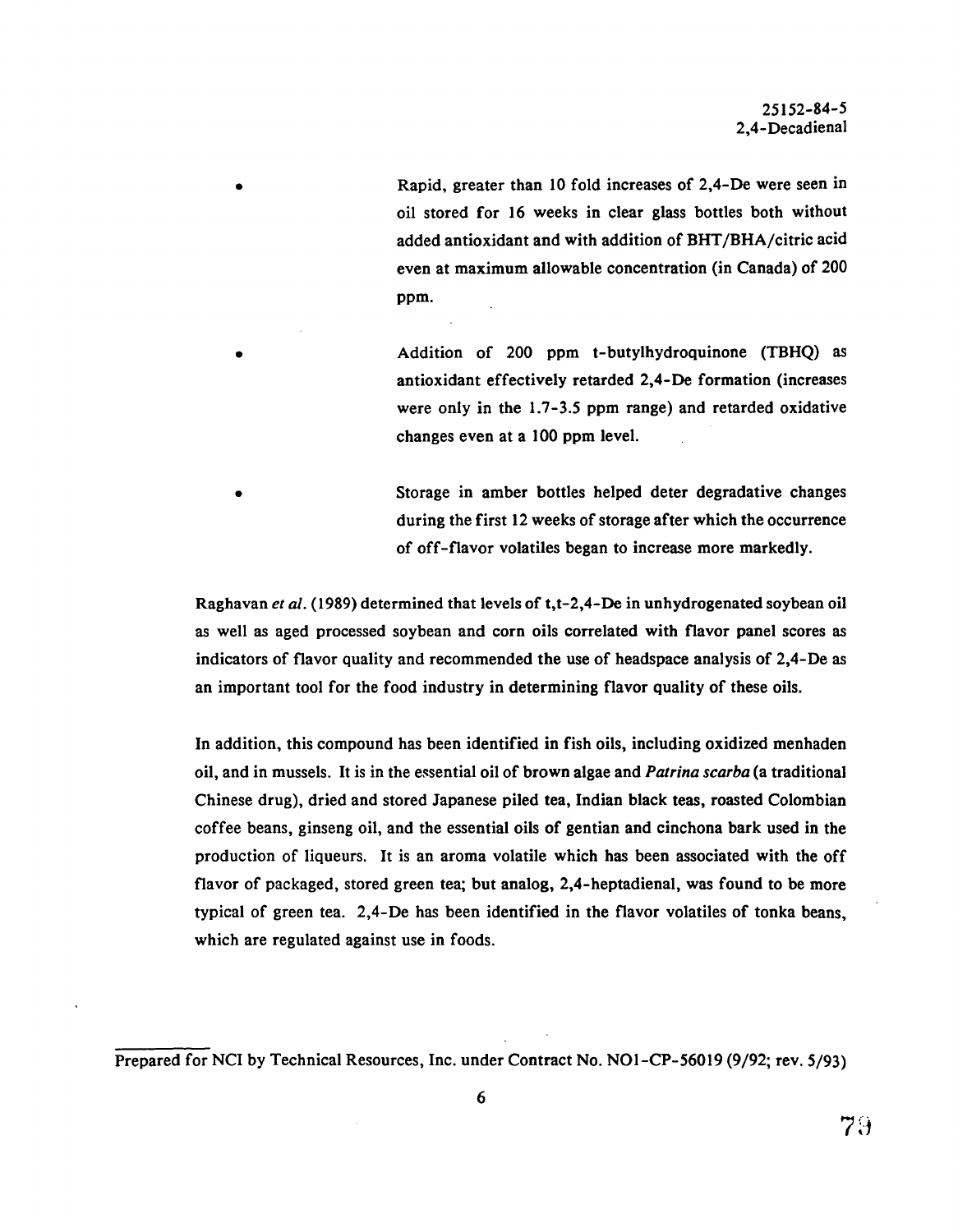Seeking greater understanding of the chemical nature of staling flavor of deep fried chicken or fish held for 3 days at 6°C, Josephson and Lindsay (1987) studied the further degradation of 2,4-alkadienals using 2,4-De in a water-mediated retro-aldol condensation reaction as a model system. 2,4-De degraded to 2-octenal and ethanal followed by degradation of the 2-octenal to hexanal and ethanal at a rate independent of oxygen but greatly accelerated by heat. There were two other significant compounds formed which were tentatively identified as either *cis* and *trans* 3-keto-4-decenals or *anti* and *syn* 2 carboxyaldehyde-5-pentyl-2,5-dihydrofurans. In another study of volatiles generated from reaction of 2,4-De with S-containing natural food materials, cysteine and glutathione, to simulate deep-frying interactions, 45 and 42 compounds were identified, respectively (Zhang and Ho, 1989).

Regulatory Status: 2,4-De is listed in EPA's TSCA inventory. No standards or guidelines have been set for occupational exposures to or environmental levels of 2,4-De. The American Conference of Governmental Industrial Hygienists (ACGIH) has not adopted a TLV /TWA for this compound.

According to Opdyke (1979) 2,4-De was given GRAS (generally recognized as safe) status after a review of flavoring ingredients and food additives by the Flavoring Extract Manufacturers' Association (FEMA) and was listed in 1974 by the Council of Europe as a flavoring substance that may be added to food.

Prepared for NCI by Technical Resources, Inc. under Contract No. NOl-CP-56019 (9/92; rev. 5/93)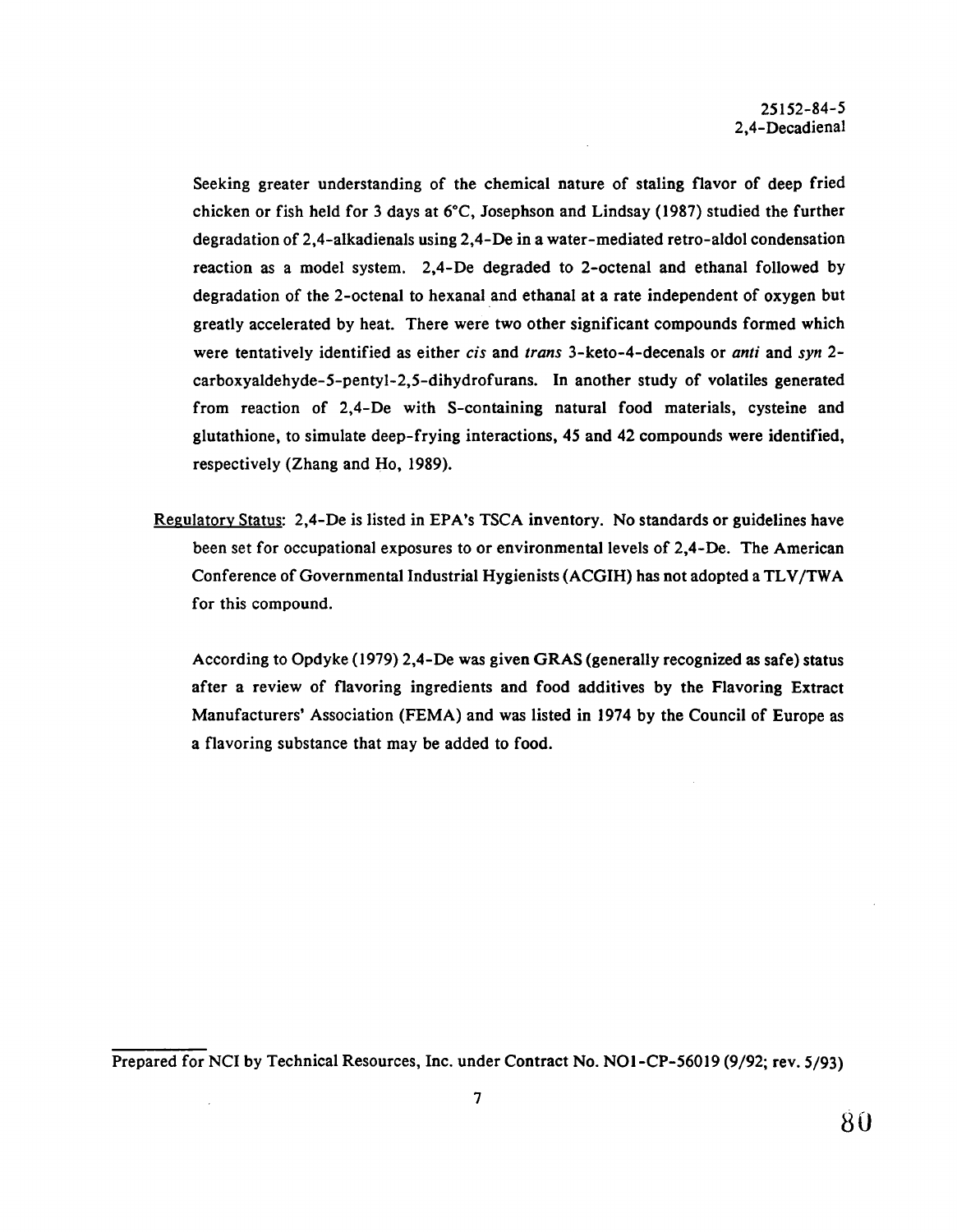## EVIDENCE FOR POSSIBLE CARCINOGENIC ACTIVITY

Human Data: No information was found in the literature associating 2,4-De with a cancer risk in humans. Health hazard advisory information in the Aldrich Chemical Company's MSDS is as follows: harmful if inhaled or swallowed; may cause irritation (Aldrich, 1992).

A human 48 hour closed-patch irritation test with *5%* 2,4-De in petrolatum produced no irritation. The same concentration in a maximization test for sensitization produced no sensitization reactions (Opdyke, 1979).

Lipid peroxides and secondary products of lipid peroxidation have been suggested to be causative agents for some diseases and biological damage. [See 2,4-hexadienal summary sheet for additional information.]

Animal Data: No information was found in the literature associating 2,4-De with a cancer risk in animals. The following acute toxicity information was reported in Opdyke (I979) and/or the RTECS database (NLM, 1992).

Acute Toxicity Data

Oral rat  $LD_{50}$ :  $>5$  g/kg Dermal rabbit  $LD_{50}$ : 1.25-2.5 g/kg

## Irritation Data

Dermal rabbit: moderate to severe irritation.

Short Term Tests: O'Brien *et al.* (1989) reported that 2,4-De and related unsaturated aldehydes were genotoxic to Chinese hamster ovary (CHO) cells. The effectiveness of induction of micronuclei following mitosis was found to be in the order of acrolein > crotonaldehyde > 2,4-De. When the same aldehydes were incubated with microsomes and NADPH, their

Prepared for NCI by Technical Resources, Inc. under Contract No. NOl-CP-56019 (9/92; rev. 5/93)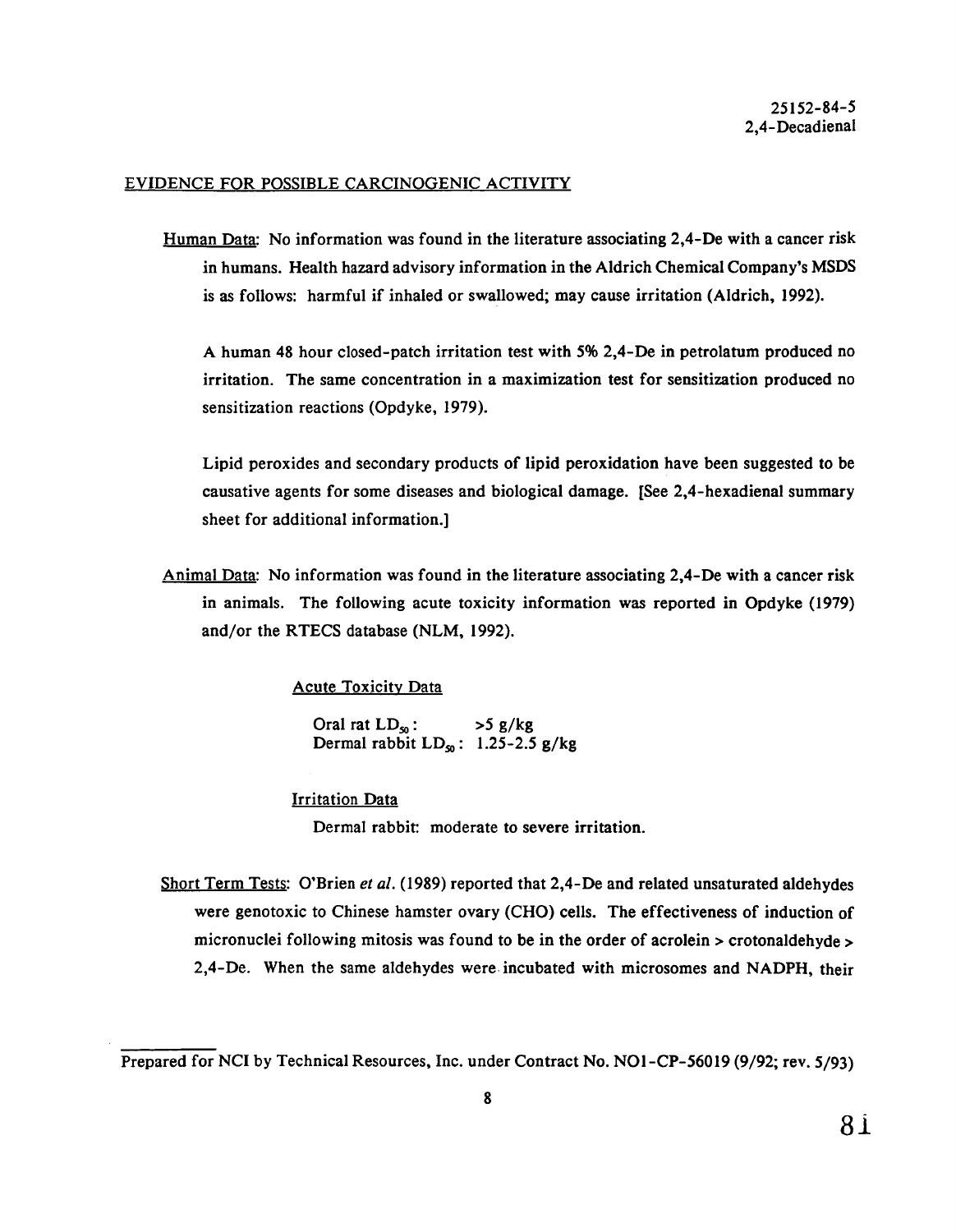effectiveness in supporting increased oxygen uptake and lipid peroxidation was in the order of 2,4-De > acrolein > crotonaldehyde.

 $\tilde{G}$ 

Kaneko *et al.* (1987) studied linoleic acid and some of its aldehydic autoxidation products for toxicity to human diploid fibroblasts. Following 1 day exposures, 2,4-De was observed to be the most toxic and to show similar toxicity to both proliferating and arrested cells. 2,4-De was reported to be one of the most toxic of the autoxidation products of linoleic acid hydroperoxide studied for effect on human diploid fibroblasts. Also, 2,4-De, with an LC<sub>so</sub> of 9  $\mu$ M for cultured human endothelial cells, was highly cytotoxic (Kaneko *et al.*, 1988).

Frankel *et al.* (1987) reported that products of lipid free radical autoxidation and singlet oxidation interact with DNA.

Aikawa & Chikuni (1988) reported that 2,4-De from thermally oxidized linoleate greatly reduced the mutagenic effect of UV irradiation on E. *coli* (antimutagenesis),

In the NCI/DCE Short-Term Test Program, 2,4-De was negative in the *Salmonella*  mutagenicity assay using tester strains TA98, TAlOO, TA1535, TA1537, AND TA1538 when tested at doses up to 10,000  $\mu$ g/plate with or without metabolic activation. In the mouse lymphoma L5178Y TK+/- assay, 2,4-De was also negative when tested at doses ranging from 2.0 to 0.5  $\mu$ g/ml without metabolic activation and at doses ranging from 500 to 2500  $\mu$ g/ml with activation (NCI, 1992a).

Metabolism: Aldehydes are principally metabolized in the liver. Conjugation of glutathione (GSH) with 2,4-De resulting from lipid peroxidation, catalyzed by endogenous glutathione-S-transferase from lean pork muscle, was demonstrated by Williamson & Ball (1988). This research group subsequently reported conjugation of t,t-2,4-De with GSH, catalyzed by GSH-transferase from lamb muscle (Williamson, 1989). According to Brophy and Barrett (1990), this is a secondary mechanism for 2,4-alkadienal detoxification. A cytosolic

Prepared for NCI by Technical Resources, Inc. under Contract No. NOI-CP-56019 (9/92; rev. 5/93)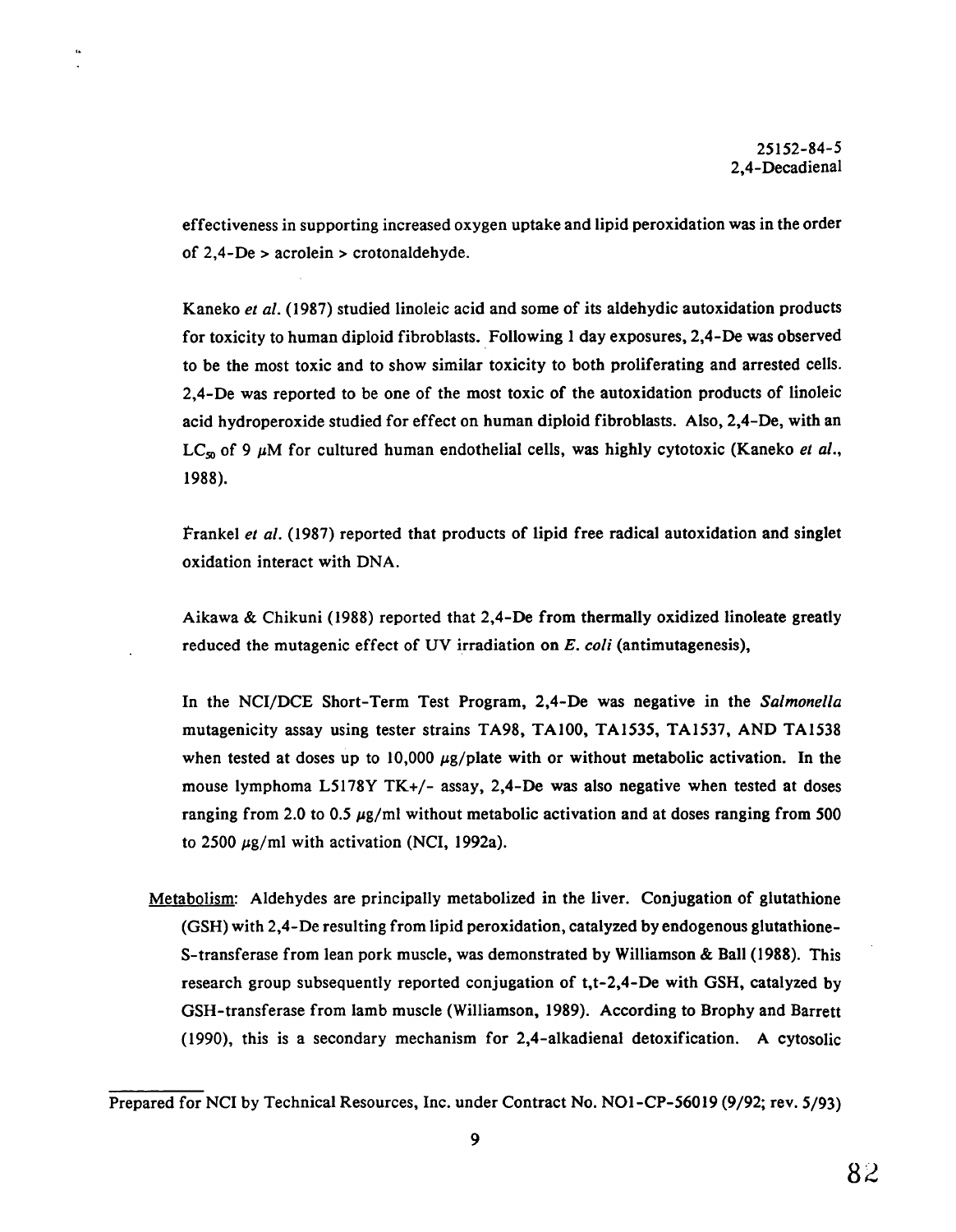fraction prepared from a mouse fibroblast cell line also reduced secondary products of lipid peroxidation.

Ь

.•

Other Biological Effects:  $\alpha, \beta$ -Unsaturated aldehydes, including 2,4-De, react with thiobarbituric acid (TBA) forming a redish pigment which is the basis of human clinical lipid peroxidation analysis (Kosugi *et al.,* 1988). These researchers observed synergism between 2,4-alkadienals and other aldehydes and hydroperoxides as evidenced by the intensity of the red pigment formation. Hageman *et al.* (1991) reported that urinary concentrations of TBA-reactive substances were significantly increased in rats following consumption of heated polyunsaturated fatty-acid rich vegetable frying oils (PO) compared with levels in rats fed unheated PO. Furthermore, according to these authors, oxidative degradation products and metabolites of polyunsaturated fatty acids have been reported by several research groups to have caused enhanced cell proliferation in colonic tissue; and hydroperoxides of linoleic acid detected in heated POs but not in other oils, were thought to be the source of biologically active oxidation products which caused enhancement of cell proliferation in oesophagi of rats fed these oils.

2,4-De was demonstrated by Beppu *et al.* (1986) to extensively cross-link erythrocyte membrane proteins and phospholipids. The protein cross-linking ability of 2,4-De was comparable to that of 13-hydroperoxylinoleic acid (LOOH), malondialdehyde (MDA) and glutaraldehyde.

Structure/Activity Relationships: Citral (geranial, 3,7-dimethyl-2,6-octadienal) is a close analog of 2,4-De which lacks conjugation in the two  $C=C$  double bonds. This chemical was nominated by NCI from the aldehydes class study and has been selected for chronic bioassay by the NTP (NCI, 1992b). Genetic toxicology results are reported as follows: negative in an Ames *Salmonella* test system; positive for induction of sister chromatid exchanges in an *in vitro* cytogenic test system but negative for chromosomal aberrations (NTP, 1992).

Prepared for NCI by Technical Resources, Inc. under Contract No. NOl-CP-56019 (9/92; rev. 5/93)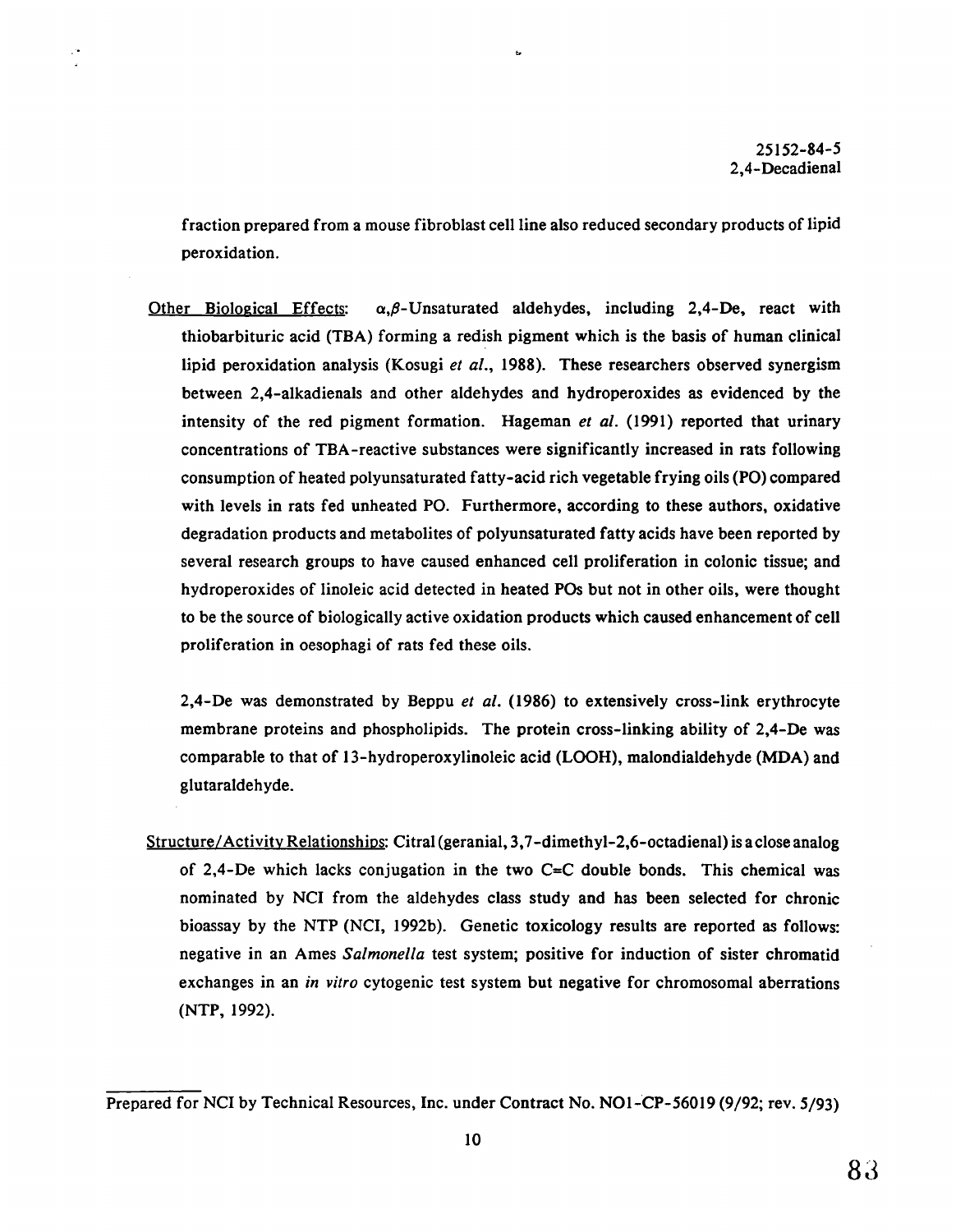Linoleic acid hydroperoxide autoxidation products showed enhanced toxicity to human diploid fibroblasts with an increase in the number of double bonds and with increasing chain length. 2,4-De was among the most toxic (Kaneko *et al.,* 1987).

According to the Aldehydes Class Study Report prepared for NCI by SRI in 1978, epoxides formed from compounds of the alkyl-substituted vinyl aldehyde structural type, including epoxy derivatives of acrolein and glycidaldehyde, may have carcinogenic potential as demonstrated by induction of local tumors in mice and rats following subcutaneous injections and in mice following topical applications. [See 2,4-hexadienal summary sheet for additional information.]

Prepared for NCI by Technical Resources, Inc. under Contract No. NO1-CP-56019 (9/92; rev. 5/93)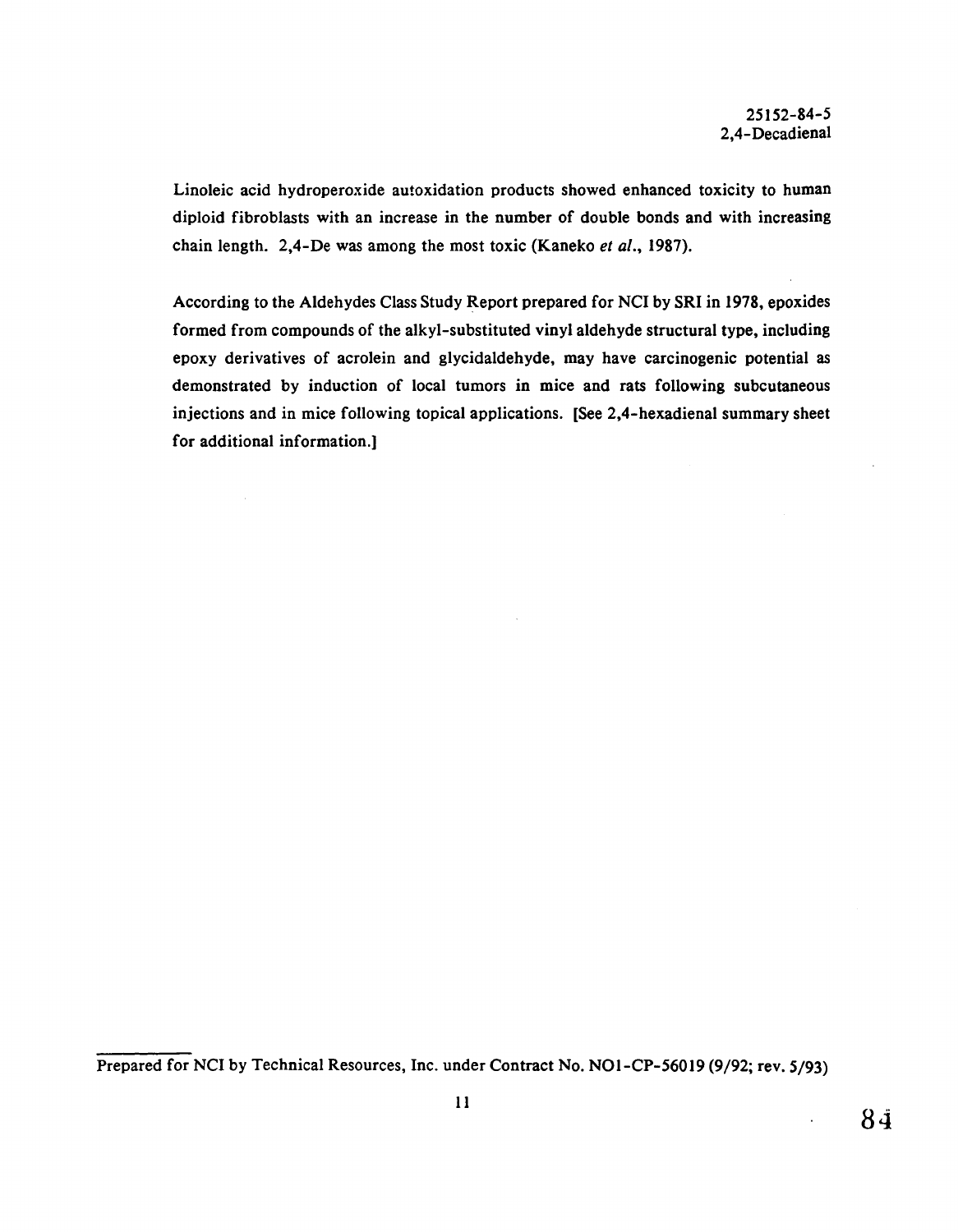## **REFERENCES**

Aikawa, K. and Chikuni, K. (1988) Antimutagenic effect of volatile decomposition products from thermally oxidized linoleate. Mutat. Res. 208(3-4):163-6

Aldrich (1992) Material Safety Data Sheet (MSDS), Aldrich Chemical Co., Inc., Milwaukee, WI

Beppu, M., Murakami, K., and Kikugawa, K. (1986) Fluorescent and cross-linked proteins of human erythrocyte ghosts formed by reaction with hydroperoxylinoleic acid, malonaldehyde, and monofunctional aldehydes. Chem. Pharm. Bull. 34(2):781-8

Brophy, P.M. and Barrett, J. (1990) Detoxification of secondary products of lipid perioxidation in the cytosol of a mouse fibroblast cell line. Biochem. Cell Biol. 68(11):1288-91

Chapman & Hall (1992) *Heilbron's Dictionary of Organic Compounds,* 5th Ed., main work, (File 360) Dialog Information Services, Palo Alto, CA.

FDA (1992) Center for Safety and Applied Nutrition, Priority-based assessment of food additives (PAFA) database, Washington, D.C. [telephone communication between Dorothy Cannon of TRI and Dan Benz of FDA, 3/92]

Feron, V.J., Til, H.P., de Vrijer, F., Woutersen, R.A., Cassee, F.R., and van Bladeren, P.J. (1991) Aldehydes: occurrence, carcinogenic potential, mechanism of action and risk assessment. Mutat. Res. 259(3-4):363-85

Frankel, E.N., Neff, W.E., Brooks, D.D., and Fujimoto, K. (1987) Fluorescence formation from the interaction of DNA with lipid oxidation degradation products. Biochem. Biophys. Acta. 919(3):239 244

Growcock, F.B., Frenier, W.W. and Andreozzi, P.A. (1989) Inhibition of steel corrosion in HCl by derivatives of cinnamaldehyde. Part II. Structure-activity correlations. Corrosion, 45( 12):1007-1O15

Hageman, G., Verhagen, H., Schutte, B., and Kleinjans, J. (1991) Biological effects of short-term feeding to rats of repeatedly used deep-frying fats in relation to fat mutagen content. Fd. Chem. Toxicol., 29(10):689-698

Josephson, D.B. and Lindsay, R.C. (1987) Retro-aldol related degradations of 2,4-decadienal in the development of staling flavors in fried foods. J. Food Sci., 52(5):1186-90, 1218.

Kaneko, T., Honda, S., Shun-Ichiro, N., and Matsuo, M. (1987) Lethal effects of a linoleic acid hydroperoxide and its autooxidation products unsaturated aliphatic aldehydes on human diploid fibroblasts. Chem.-Biol. Interact. 63(2):127-38

Prepared for NCI by Technical Resources, Inc. under Contract No. NOl-CP-56019 (9/92; rev. 5/93)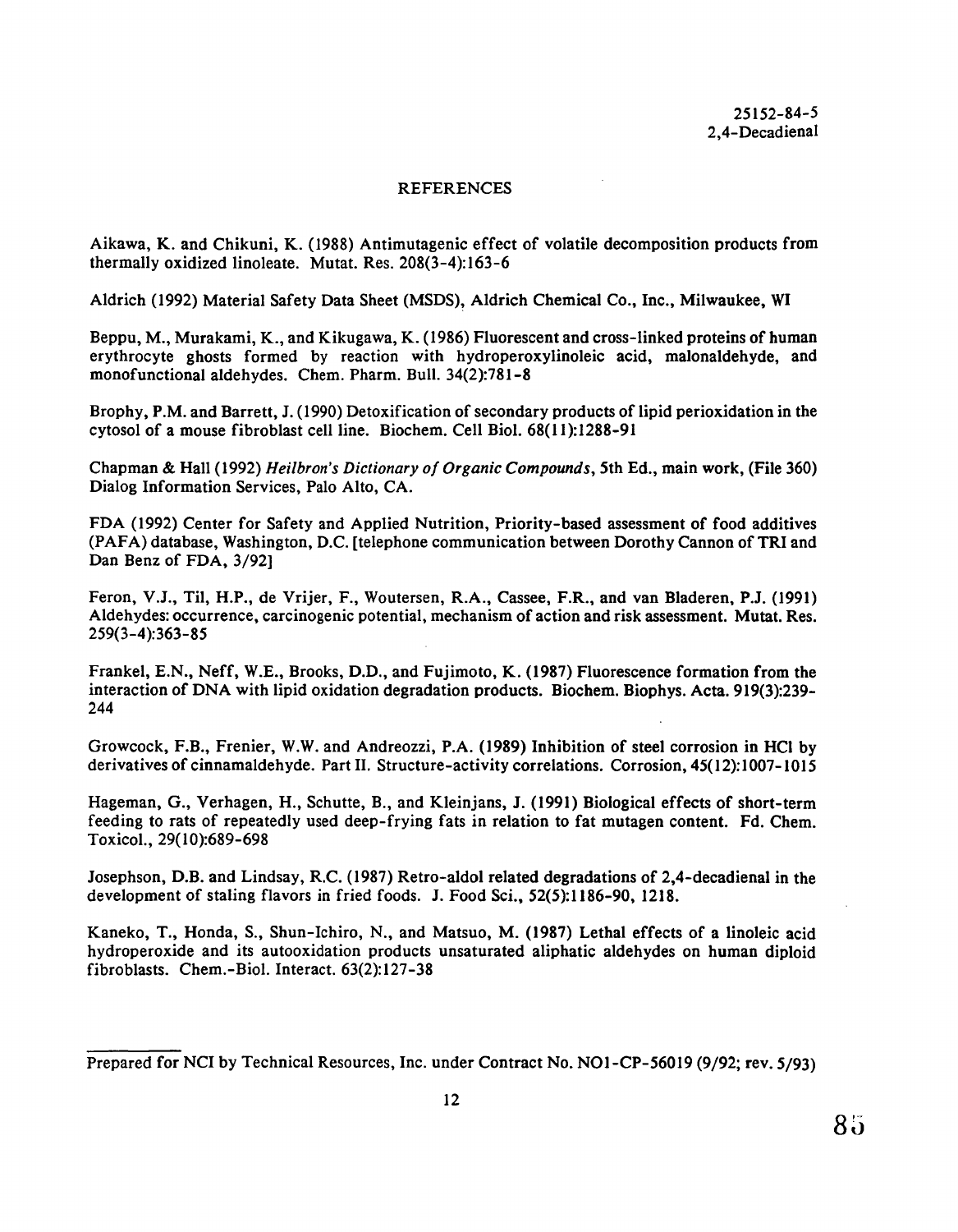Kaneko, T., Kaji, K., and Matsuo, M. (1988) Cytotoxicities of a linoleic acid hydroperoxide and its related aliphatic aldehydes toward cultured human umbilical vein endothelial cells. Chem.-Biol. Interact. 67(3-4):295-304

Katsuki, Y., Matsumoto, S., and Tsuyuki, H. (1987) Air oxidation of unsaturated triglycerides and prevention of oxidation. II. Volatile decomposition products in the air oxidation of triolein and trilinolein. Shokuhin Eiseigaku Zasshi, 28(6):466-472 [STN abstract, CA109:5391g]

Kosugi, H., Kato, T, and Kikugawa, K. (1988) Formation of a red pigment by a two-step 2 thiobarbituric acid reaction of alka-2,4-dienals. Potential products of lipid oxidation. Lipids, 23(11):1024-31

Kosugi, H., Kojima, T. and Kikugawa, K. (1991) Characteristics of the thiobarbituric acid reactivity of oxidized fats and oils. J. Am. Oil Chem. Soc., 68(1):51-55

Marnett, L.J., Hurd, H.K., Hollstein, M.L., Levin, D.E., Esterbauer, H., and Ames, B.N. (1985) Naturally occurring carbonyl compounds are mutagens in Salmonella tester strain TA104. Mutat. Res., 148(1-2):25-34

NCI (1992a) NCI/DCE Shgort-term testing program in vitro results, 3/81-8/92. National Cancer Institute, Bethesda, MD

NCI (1992b) NCI tracking file. National Cancer Isntitute, Bethesda, MD

O'Brien, P.J., Kaul, H., McGirr, L., Drolet, D., and Silva, J.M. (1989) Molecular mechanisms for the involvement of the aldehydic metabolites of lipid peroxides in cytotoxicity and carcinogenesis. In: Kabara, J.J., Ed., *Pharmacological Effects of Lipids 3,* AOCS, Champaign, IL pp. 266-80

Opdyke, D.L. (1979) Monograph on fragrance raw material 2,4-Decadienal. Food Cosmet. Toxicol. 17(Suppl.):753

Raghavan, S.K., Reeder, S.K. and Khayat, A. (1989) Rapid analysis of vegetable oil flavor quality by dynamic headspace capillary gas chromatography. J. Am. Oil Chem. Soc., 66(7):942-947

Ramarathnan, N., Rubin, L.J., and Diosady, L.L. (1991) Studies on meat flavor. 1. Qualitative and quantitative differences in uncured and cured pork. J. Agric. Food Chem. 39(2):344-50

Snyder, J.M., Frankel, E.N ., and Selke, E. ( 1985) Capillary gas chromatographic analyses of headspace volatiles from vegetable oils. J. Am. Oil Chem. Soc. 62(12):1675-9

Tokarska, B., Hawrysh, Z.J. and Clandinin, M.T. (I 986) Study of the effect of antioxidants on storage stability of canolaoil using gas liquid chromatography. Can. Inst. Food Sci. Technol.J., 19(3):130-133

Prepared for NCI by Technical Resources, Inc. under Contract No. NOl-CP-56019 (9/92; rev. 5/93)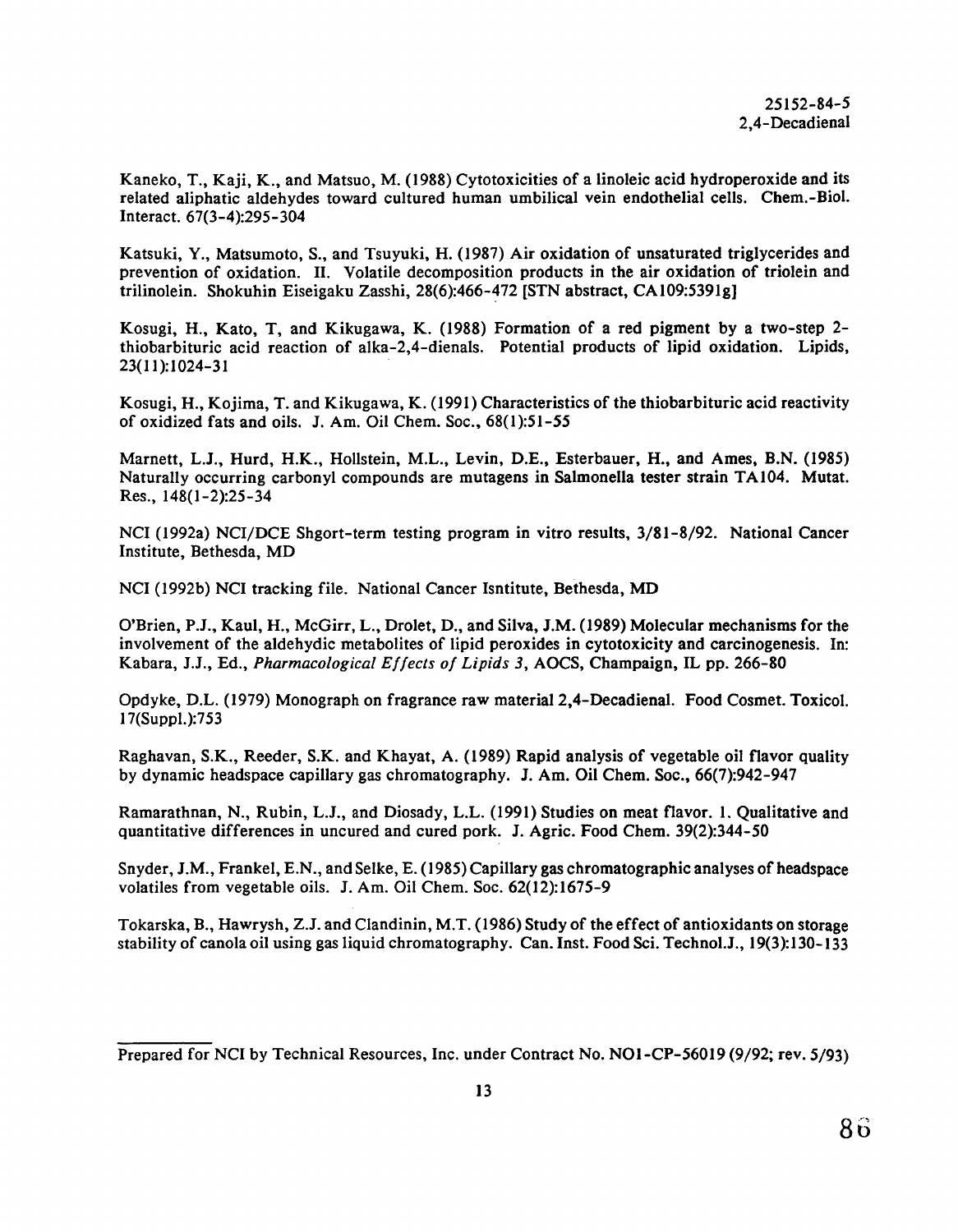Urbany, D. (1992) State cancer rate linked to lifestyles, Gazette Newspapers, Bethesda, MD, March 4, 1992, p.A-10

Williamson, G. (1989) Purification of glutathione-S-transferase from lamb muscle and its effect on lipid peroxidation. J. Sci. Food Agric. 48(3):347-60

Williamson, G. and Ball, S.K.M. (1988) Purification of glutathione-S-transferase from lean pork muscle and its reactivity with some lipid oxidation products. J. Sci. Food Agric. 44(4):363-74 [STN abstract. CA109(21):189016t]

Witz, G., Lawrie, N.J., Zaccaria, A., Ferran, Jr., H.E., and Goldstein, B.D. (1986) The reaction of 2 thiobarbituric acid with biologically active *alpha,* beta-unsaturated aldehydes. J. Free Rad. Biol. Med. 2:33-39

Zhang, Y. and Ho, C.-T. (1989) Volatile compounds formed from thermal interaction of 2,4 decadienal with cysteine and glutathione. J. Agric. Food Chem., 37(4):1016-1020

Prepared for NCI by Technical Resources, Inc. under Contract No. NOl-CP-56019 (9/92; rev. 5/93)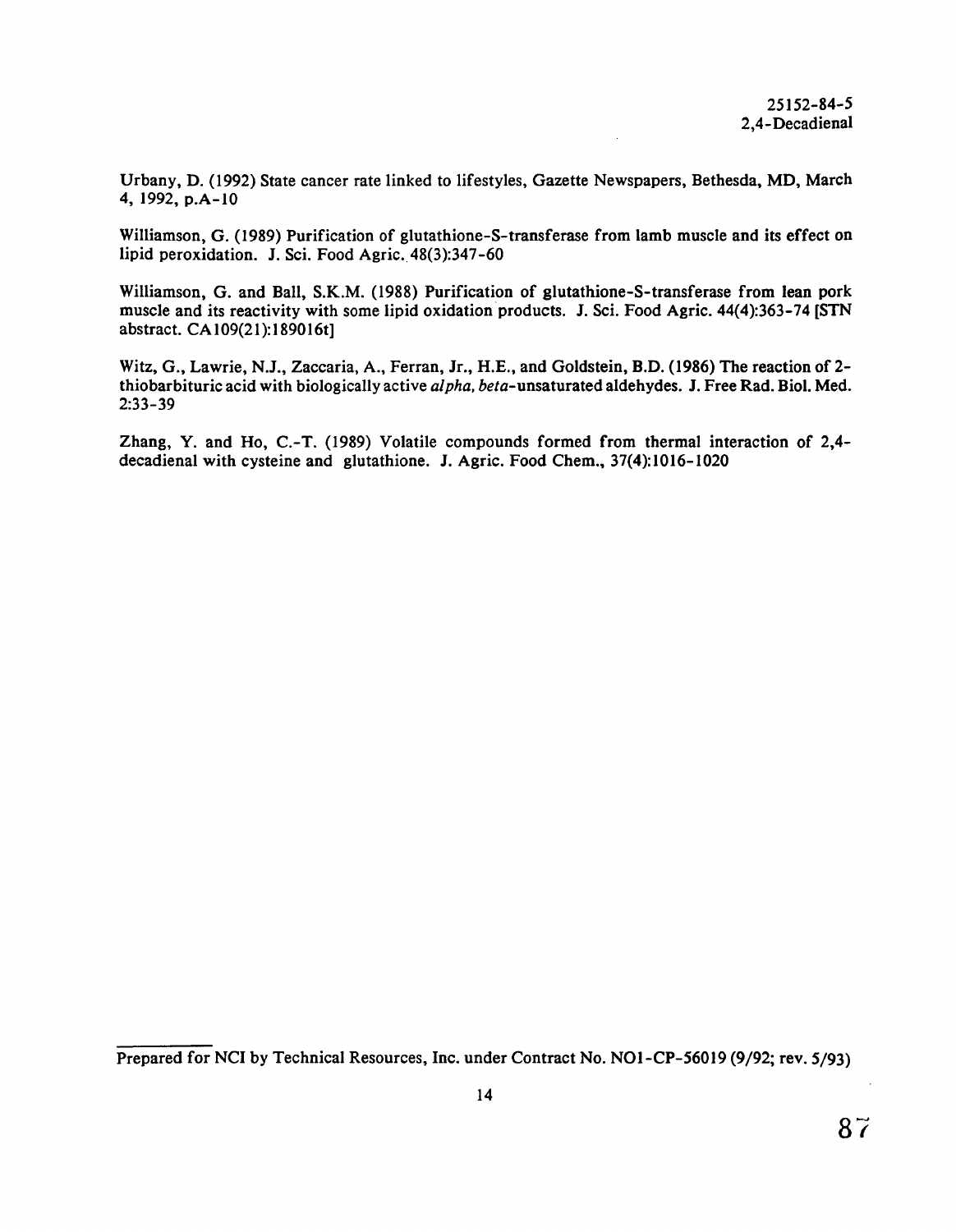Dienals - 2,4-Hexadienal 2,4-Decadienal

 $\ddot{\phantom{1}}$ 

 $\mathcal{L}^{\mathcal{L}}$ 

# SEARCH RESOURCE LIST

## DIALOG

BIOSIS (5) Chem. Ind. Notes (19) Pollution Abstracts (41) Food Ad Libra (79) Coffeeline (164) F-D-C Reports (187) K-0 Online (302) Heilbron (303) Chem. Bus. NewsBase (319) Fine Chemical Database (360) CANCERLINE CA/CAOLD CORIS CCRIS CHEMLIST<br>DART MSDS-CCOI EMICBACK **GENETOX** RTECS TOXLINE TOXLINE65 TOXLIT

TOXLIT65

## **FDA**

 $NLM$ 

PAFA

## STN INTL

MSDS-CCOHS<br>REGISTRY